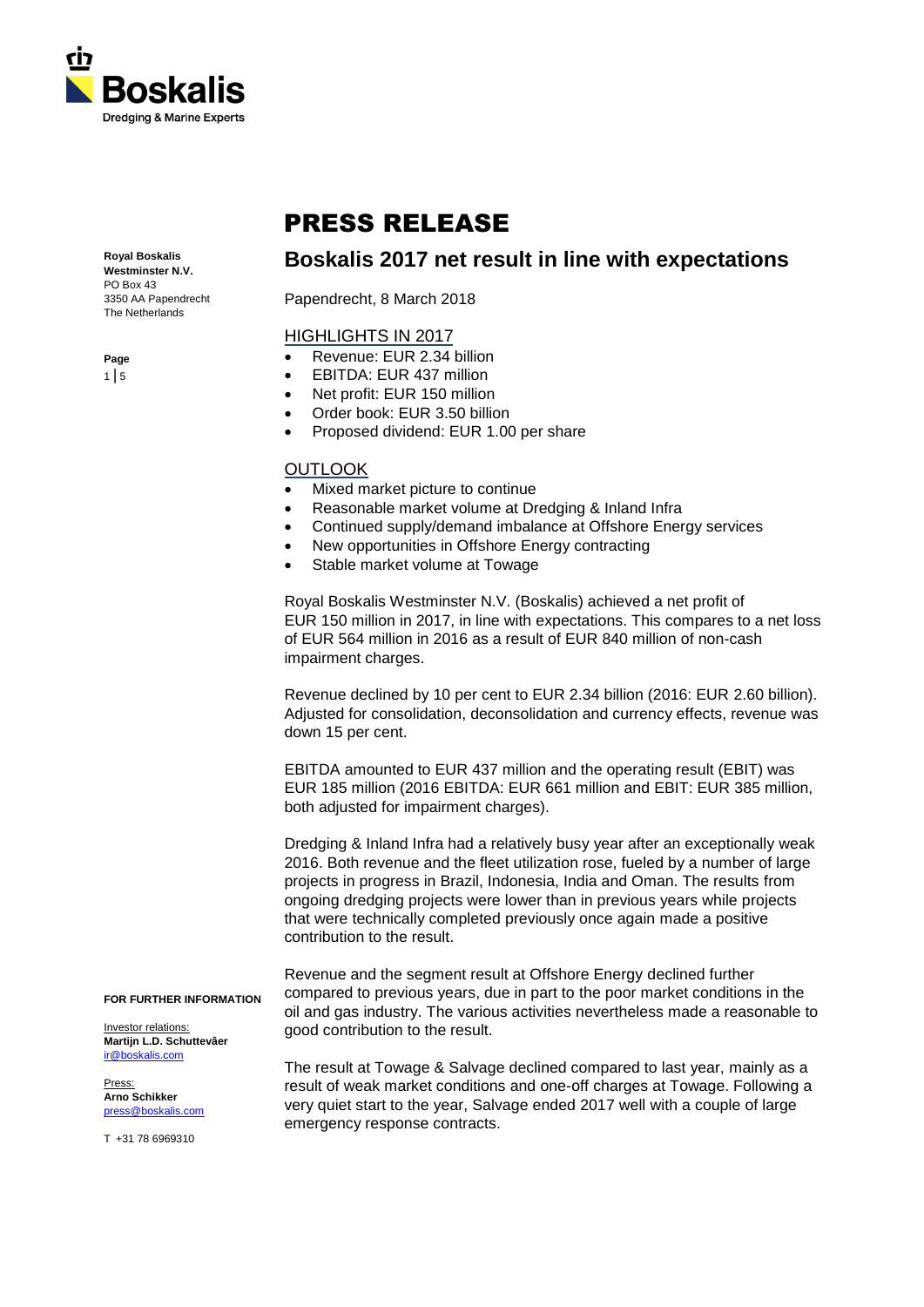

Boskalis' financial position remains strong with a solvency ratio of 63% and a limited net debt of EUR 120 million.

The order book increased to EUR 3.50 billion (end-2016: EUR 2.92 billion).

## *Peter Berdowski, CEO of Boskalis:*

*"Despite the difficult market conditions we ended the year quite reasonably, in line with our expectations. Furthermore, in the first year good progress was achieved with the implementation of our 2017-2019 corporate business. This included the acquisition of Gardline, a renowned British player in the marine survey market, in which we aim to build a presence. In addition, we added two modern diving support vessels to our fleet, considerably strengthening our position in the subsea services market. And very recently we took the Bokalift 1 into service, an impressive crane vessel for the offshore installation market, both for oil and gas and for offshore windfarm projects. The vessel's first project involves the installation of jackets for an offshore windfarm.*

*In the past period we also adjusted our fleet and organization to the changed market conditions. Following the fleet rationalization program, we optimized the organization at head office in 2017. We made a conscious decision to do this within a short timeframe allowing us to now look ahead at the opportunities still present in the market. To capitalize on these opportunities as one team, we will present ourselves in the market with one face and will therefore in 2018 transition to one strong brand name: Boskalis.*

*As stated in our corporate business plan we do not yet foresee a fundamental recovery in our markets in the coming years. In the short term we do however expect opportunities for selective growth and a subsequent structural recovery for the period thereafter."*

## **Market developments & Strategy update**

The long-term macro trends that underpin the Boskalis business model remain positive. Our business drivers are structural economic growth and increasing prosperity of the global population, which in turn fuel growth in global trade and demand for raw materials and energy. Global warming also continues to create business opportunities for Boskalis due to the growing need for coastal defense and riverbank protection as extreme weather conditions lead to increased flooding. While the long-term trends are positive, in the short term these are not translating into promising projects across the board. Demand in some of the regions and markets where Boskalis is active is expected to develop less favorably in the coming years and the outlook is uncertain. Boskalis will continue to focus on market segments that show long-term structural growth and provide short-term opportunities: ports, energy (oil, gas, wind and the dismantling of old offshore platforms) and climate change-related projects (coastal defense and riverbank protection).

The Corporate Business Plan for 2017-2019 and the strategy section in the 2017 Annual Report take a detailed look at the development of our business drivers and how these translate into our end markets. We see plenty of scope to further expand the business and acted upon this in the past year. In 2017 Boskalis strengthened its position in Subsea Services with the acquisition of marine survey specialist Gardline and the addition of two modern high-end SAT diving support vessels. Our position in the offshore installation market was recently strengthened with the commissioning of the Bokalift 1, a 3,000 ton crane vessel. This multifunctional crane vessel that transports and installs foundations for offshore windfarms and oil and gas platforms will also be used to dismantle old platforms and salvage ship wrecks. In 2017, the Dredging fleet was further strengthened with the new mega cutter suction dredger Helios, with a sister vessel expected to be taken into service in 2020. Despite facing short-term challenges Boskalis is positive about the opportunities in the medium term and long term.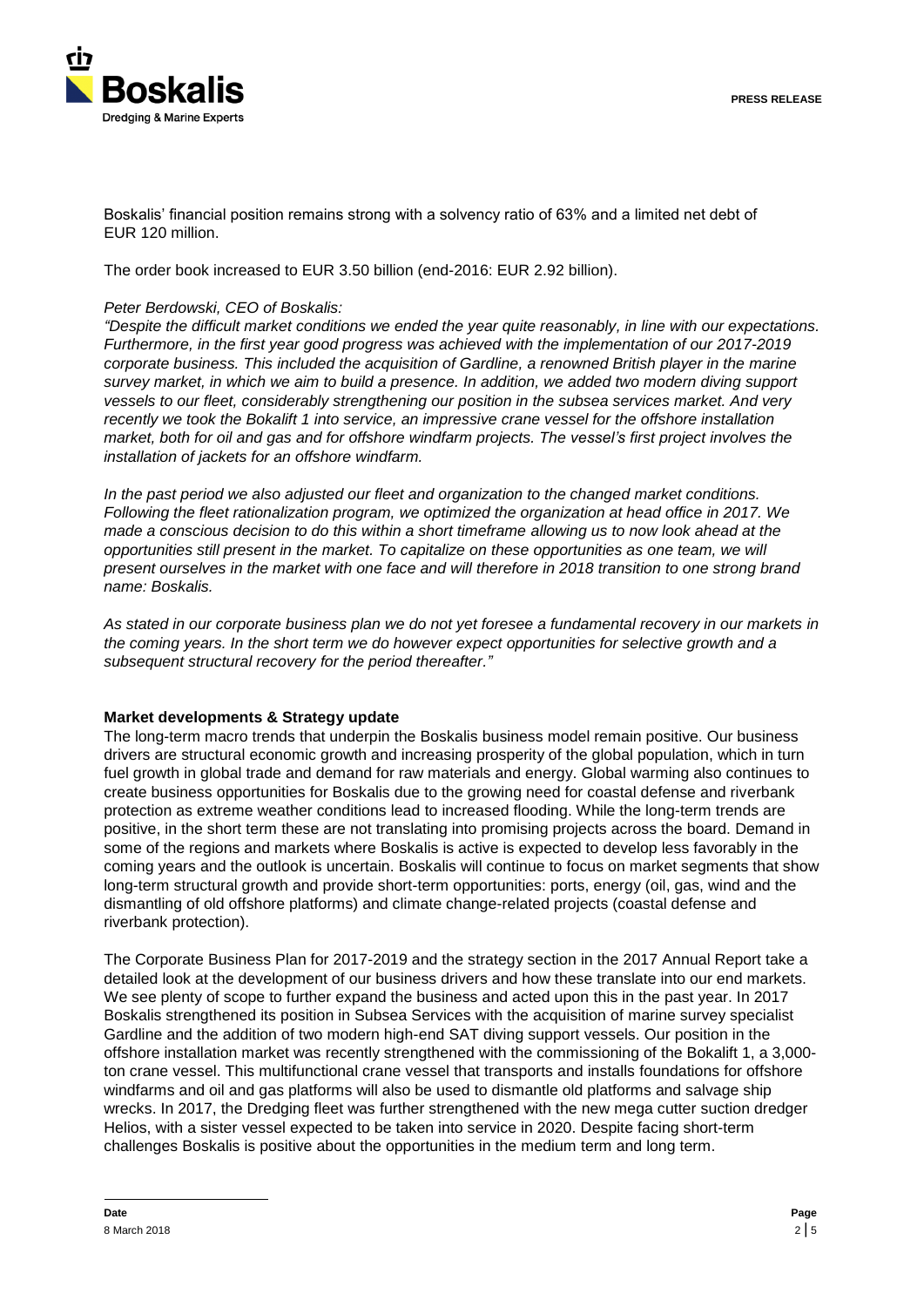

## **Outlook**

As stated in our corporate business plan the market picture for the next two years will be characterized by continued lower volumes of work and pressure on both utilization levels and margins. At Dredging & Inland Infra we see a reasonable volume of work in the market in the short term. The emphasis for Boskalis is on maintaining utilization at a responsible level of project risk. The current size of the order book means that a good part of the fleet will be utilized in 2018, albeit at lower margins than in previous years. The picture for the Offshore Energy market has not changed. Past contracts at Heavy Marine Transport are being completed and we are increasingly dependent on the highly competitive spot market. Where necessary transport vessels at the lower end of the market will be laid up. At Offshore Installation & Intervention the order book is filled better and we expect a reasonable year. Market volumes in the Towage activities are relatively stable, although competition in some ports has increased, resulting in lower margins.

The project-based nature of a significant part of our activities, in addition to the uncertain market conditions, makes it difficult to provide a specific quantitative forecast with regard to the 2018 full-year result early on in the year. However, knowing what we know now it appears that it will be a challenge to match the 2017 net result.

Capital expenditure in 2018 is expected to be around EUR 250 million, excluding acquisitions, and will be financed from the company's own cash flow. Boskalis has a very sound financial position and comfortably meets its financial covenants.

## **Dividend policy and dividend proposal**

The main principle underlying the Boskalis dividend policy is to distribute 40% to 50% of the net profit from ordinary operations as dividend, while pursuing a stable long-term development of dividend. The choice of dividend form (in cash and/or fully or partly in shares) takes into account the company's desired balance sheet structure as well as the interests and wishes of the shareholders.

In view of the importance that our shareholders attach to a stable dividend and our healthy cash flow and robust balance sheet, Boskalis will propose to the Annual General Meeting of Shareholders to be held on 9 May 2018 that an unchanged dividend of EUR 1.00 per share be distributed, equal to 87% of net profit. The dividend will be distributed in the form of ordinary shares, unless the shareholder opts to receive a cash dividend. The dividend will be made payable from 5 June 2018.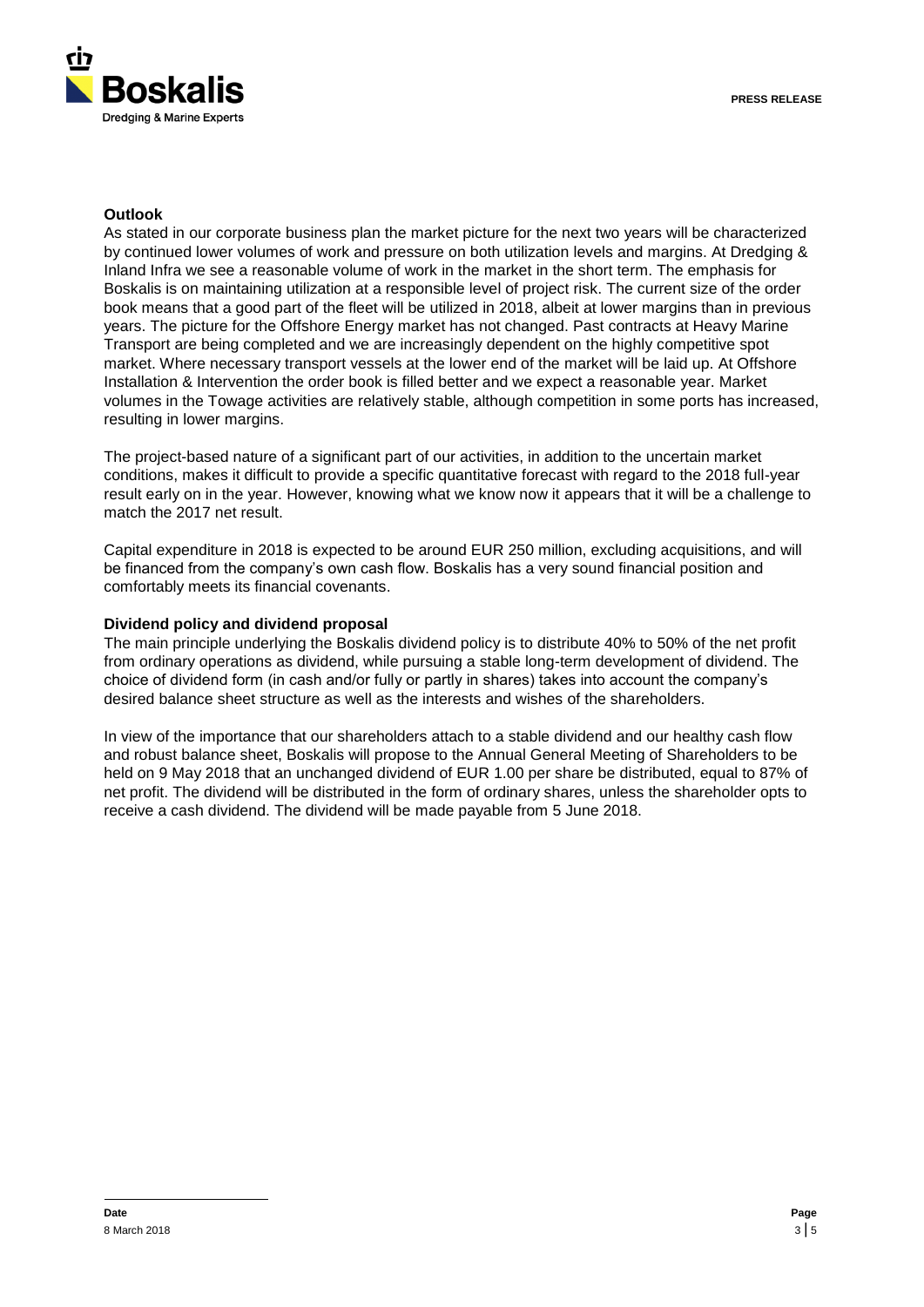

| <b>KEY FIGURES</b>                                         | 2017       | 2016       |
|------------------------------------------------------------|------------|------------|
| (in EUR million)                                           |            |            |
| Revenue                                                    | 2,337      | 2,596      |
| <b>EBITDA</b>                                              | 436.6      | 660.5      |
| Net result from strategic joint ventures and<br>associates | 31.0       | 11.3       |
| Operating result                                           | 185.0      | 384.6      |
| Impairment charges                                         |            | 842.6      |
| EBIT                                                       | 185.0      | $-458.1$   |
| Net profit adjusted for impairments                        | 150.5      | 276.4      |
| Net profit (loss)                                          | 150.5      | $-563.7$   |
| Dividend (proposal) per share (in EUR)                     | 1.00       | 1.00       |
|                                                            | 31-12-2017 | 31-12-2016 |
| Order book                                                 | 3,495      | 2,924      |

*Our share in the net result of strategic joint ventures and associated companies is included in EBIT(DA). 2016 EBITDA, operating result and net result from associates are presented excluding impairment charges.*

>>> click [here](http://hugin.info/130721/R/2174496/838513.pdf) for the full version of the 2017 financial review including all the financial details <<<

## **Live webcast**

The Board of Management of Royal Boskalis Westminster N.V. will comment on the 2017 full-year results at the analysts' meeting (11.30 am - 12.30 pm CET) on 8 March 2018. This meeting can be followed by means of a live audio cast, details of which can be found on the corporate website [\(www.boskalis.com\)](http://www.boskalis.com/).

#### **Publication of annual report**

Royal Boskalis Westminster N.V. will publish both its Annual Report 2017 and its Corporate Social Responsibility (CSR) Report 2017 today, 8 March. The reports, which are only published in English, will be made available in the course of the day on [www.boskalis.com.](http://www.boskalis.com/)

| 2018       | <b>FINANCIAL CALENDAR</b>                                                                                                                        |
|------------|--------------------------------------------------------------------------------------------------------------------------------------------------|
| 8 March    | Publication of 2017 annual results                                                                                                               |
| 9 May      | Trading update on first quarter of 2018                                                                                                          |
| 9 May      | Annual General Meeting of Shareholders                                                                                                           |
| 11 May     | Ex-dividend date                                                                                                                                 |
| 14 May     | Record date for dividend entitlement (after market close)                                                                                        |
| 28 May     | Final date for stating of dividend preference                                                                                                    |
| 31 May     | Determination and publication of conversion rate for dividend based on the<br>average share price on 29, 30 and 31 May 2018 (after market close) |
| 5 June     | Date of dividend payment and delivery of shares                                                                                                  |
| 16 August  | Publication of 2018 half-year results                                                                                                            |
| 9 November | Trading update on third quarter of 2018                                                                                                          |